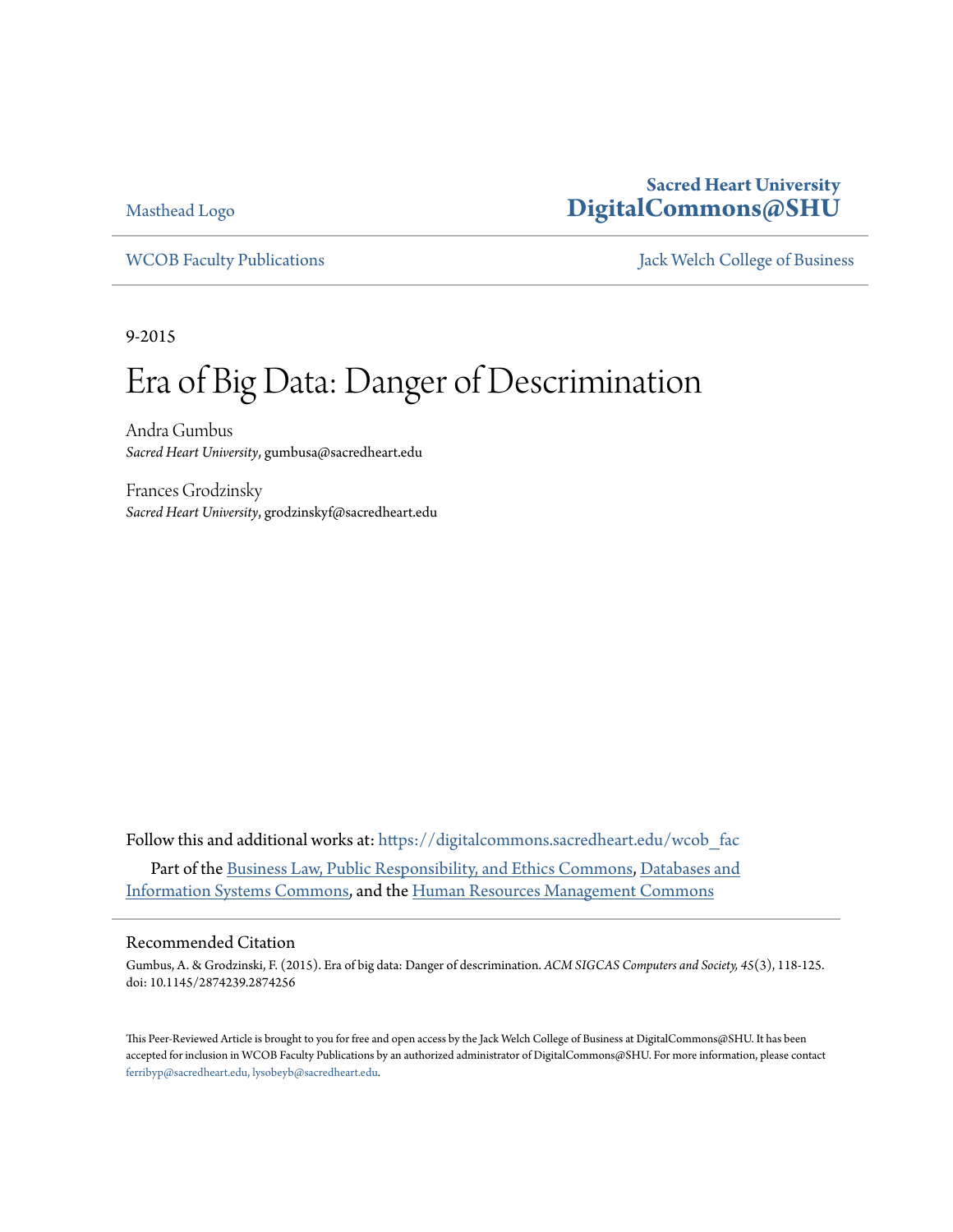## **Era of Big Data: Danger of Descrimination**

Andra Gumbus **Frances Grodzinsky** 5151 Park Ave 5151 Park Ave 5151 Park Ave 5151 Park Ave 5151 Park Ave 5151 Park Ave 5151 Park Ave 5151 Park Ave Fairfield, CT 06825 Fairfield, CT 06825 gumbusa@sacredheart.edu grodzinskyf@sacredheart.edu

Professor Management **Professor Computer Science** Sacred Heart University Sacred Heart University

#### **ABSTRACT**

We live in a world of data collection where organizations and marketers know our income, our credit rating and history, our love life, race, ethnicity, religion, interests, travel history and plans, hobbies, health concerns, spending habits and millions of other data points about our private lives. This data, mined for our behaviors, habits, likes and dislikes, is referred to as the "creep factor" of big data [1]. It is estimated that data generated worldwide will be 1.3 zettabytes (ZB) by 2016. The rise of computational power plus cheaper and faster devices to capture, collect, store and process data, translates into the "datafication" of society [4]. This paper will examine a side effect of datafication: discrimination.

#### **Categories and Subject Descriptors**

K.4.1. **[Computers and Society**]: Ethics

#### **General Terms**

Human Factors

**Keywords**<br>Big Data, Discrimination, Human Resources, Privacy

#### **INTRODUCTION**

We live in a world of data collection where organizations and marketers know our income, our credit rating and history, our love life, race, ethnicity, religion, interests, travel history and plans, hobbies, health concerns, spending habits and millions of other data points about our private lives. This data, mined for our behaviors, habits, likes and dislikes, is referred to as the "creep factor" of big data [1].

It is estimated that data generated worldwide will be 1.3

Permission to make digital or hard copies of part or all of this work for personal or classroom use is granted without fee provided that copies are not made or distributed for profit or commercial advantage, and that copies bear this notice and the full citation on the first page. Copyrights for thirdparty components of this work must be honored. For all other uses, contact the owner/author(s). Copyright is held by the author/owner(s).

zettabytes ( $ZB = 2^{\wedge}70$ ) by 2016. The rise of computational power plus cheaper and faster devices to capture, collect, store and process data, translates into the "datafication" of society [4].

This paper will examine a side effect of datafication: discrimination. The first part will analyze discriminatory practices based on profiling. Next, it will relate privacy concerns to discriminatory practices, and finally, it will examine the impact of Big Data on Human Resource departments within organizations.

According to the National Institute of Standards and Technology Big Data is data which: "exceed(s) the capacity or capability of current or conventional methods and systems" [2]. A proponent of Big Data, Alex Pentland, Director of the Media Lab Entrepreneurship Program at MIT, describes Big Data as a new asset that we are just beginning to understand. He believes that it is a quantitative measure of human behavior that can be effectively used to solve human problems [2]. Other proponents think that modern economic activity is dependent on Big Data for the functioning of our global economy. Bringing together pools of data to analyze patterns and make informed decisions is the basis for competition and growth as well as enhanced productivity and value creation in business.

Data from industrial goods are being analyzed to provide better service and design of products based on actual use. "The ability to "now cast" using real time data enables prediction and theory testing never before possible in applications in the public sector and in personal location data" [3]. While we acknowledge that developments in the use of Big Data may have the capacity to promote social good, we claim that they also can also perpetuate harm with results that are inequitable or discriminatory when applied to protected classes. Big data analytics can lead to outcomes that go against civil liberties like fair housing, employment, credit and consumer protection.

In their book *Big Data,* Mayer-Schonberger and Cukier describe this new age of big data on page 97.

> Today we are a numerate society because we presume that the world is understandable with numbers and math, and we take for granted that knowledge can be transmitted across time and space. Future generations may have a big data consciousness and the presumption that there will be a quantitative component to everything. … in the new age of data, all data will be regarded as valuable [4].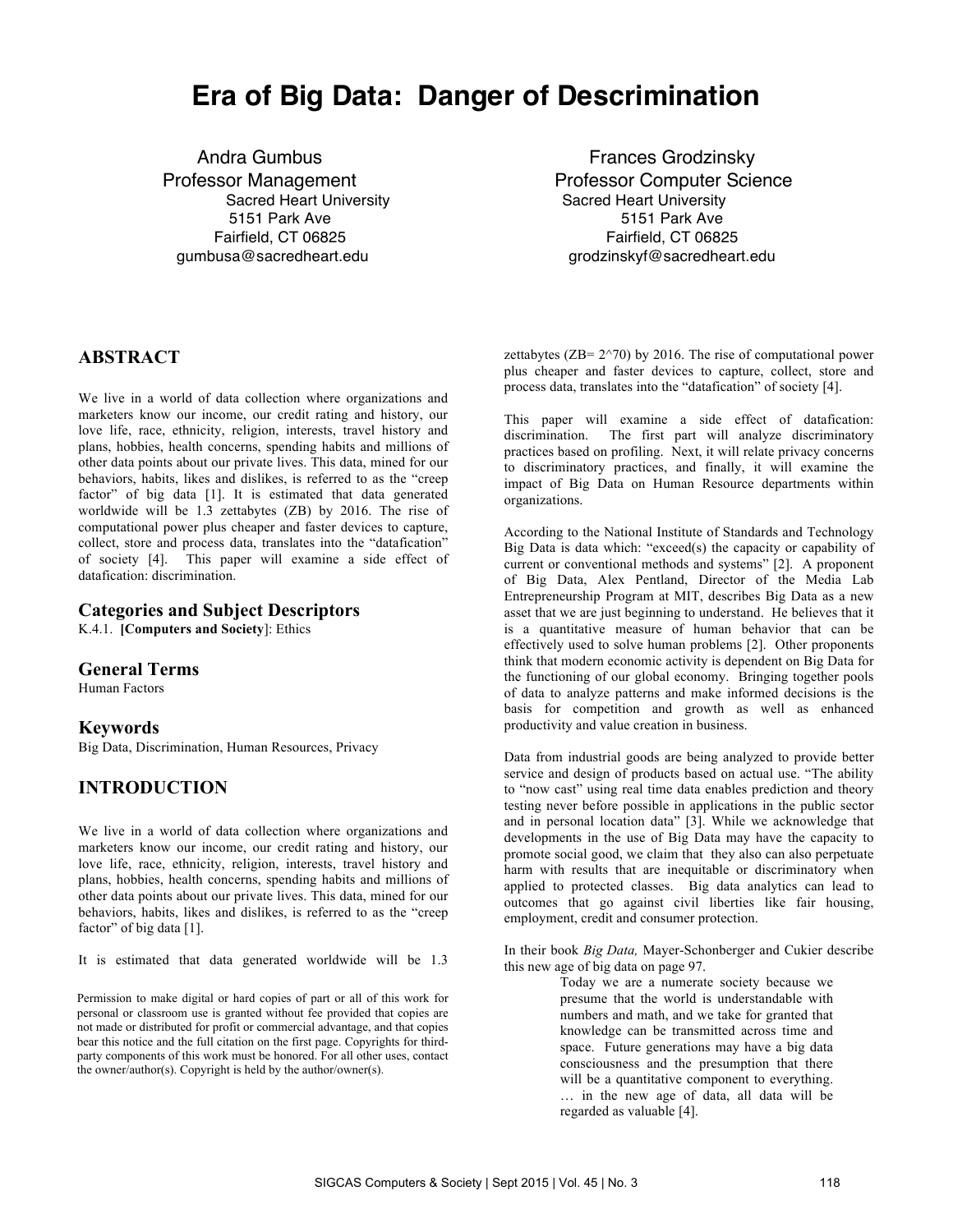Sectors such as online advertising, health care utilities, transport, logistics and public administration are using big data to stimulate innovation and productivity growth. Data driven R&D provides enhanced research and development; data-intensive product development uses data as a product or as a component of a product; data–driven processes can optimize production or delivery processes; data-driven marketing improves efforts by targeting ads and personalizing recommendations; and finally data is used to improve management practices and approaches [5].

#### **1. BIG DATA SOCIETY: DISCRIMINATORY PRACTICES**

Zwitter identified three categories of Big Data stakeholders. First are the collectors who determine what is collected and how long it is kept; next the utilizers who define and redefine the purpose for use of the data, and finally those of us who generate data. He defines data generators as those who input or record data voluntarily or unknowingly [6]. Data generators are at a disadvantage by not knowing who is collecting data about them and by not knowing how that data is being used. Power inequality exists between the generator and the collector and utilizer, both of whom have greater power than the generator. The Internet of Things (IoT) and global data exacerbates the power imbalance benefitting corporate entities who know how to generate intelligence from data [6].

Under civil rights law, discrimination can occur when there is disparate treatment, with disparate impact. Disparate treatment results from treating a person differently on the basis of race, gender, age, religion or other protected classes. Disparate impact results from a policy or practice that has a disproportionate<br>negative effect on a protected class [7]. Existing antinegative effect on a protected class [7]. discrimination laws in the United States prohibit use of data that will discriminate based on health or disability. For example, employers cannot legally refuse to hire or fire someone who has an illness. However, there is nothing to stop employers with access to data from determining the probability of illness or disease based on health and eating habits. These employees could then be viewed as expensive, a potential insurance risk and therefore non-desirable. How is this done in company practice?

> The analyst involved, whether inside or outside the firm could easily mask the use of healthpredictive information. A firm could conclude a worker is likely to be diabetic and a "high cost worker" given the cost of medical care. Given the proprietary nature of the information involved, the most the firm will tell the un-hired or fired worker is the end result: the data predicted that cost to the firm was greater than value (if a rationale is offered)...Secrecy is a discriminator's best friend: unknown unfairness can never be challenged, let alone corrected ( page 1421) [8].

Applications of Big Data are designed to differentiate between different types of people and make distinctions that separate desirable from undesirable individuals when it comes to credit risk, mortgage awards, credit card issuance or customer pricing. The mining of behavioral data carries the risk of the statistical

problem of false positives when individuals are placed in a group that grants them undeserved privileges or false negatives: when individuals are placed in a category that inadvertently harms them. When this occurs some are disadvantaged and some have an unfair advantage despite the assertion that data mining algorithms have a 99% accuracy rating. As a result, the resulting misinterpretations may constitute wrong treatment for hundreds of thousands of people who might fall in that 1%.

Much of the problem of discriminatory practice has to do with how the results of Big Data analysis are interpreted and used. The sheer quantity of produced data has given rise to an industry of companies that will help you make sense of analysis results. Those who encourage us to believe that correlations are infallible may be ignoring the fact that their use in particular contexts may be dangerous. For example, some results may give rise to the possibility of profiling based on age, race, sexual orientation or other characteristics and behaviors which when correlated could lead to discriminatory practices. As a result, disparate impact or unequal treatment of an identified class compared to similar groups could result from data analytics. Murphy [9] reveals that job applicants are being profiled using references, prior employment, credit rating, driving record, criminal record credit history, Facebook pages and other sources that can impact hiring decisions that breach employment laws [9]. When correlations lead to policy based on profiled categories the possibility for discrimination exists. Nathan Newman believes,

Economic inequality is driven by inappropriate use of big data which can coincide with the economic downturn and loss of income for average households. There are other factors contributing to inequality such as de-unionization, globalization and the automaton of unskilled jobs, but when combined with data consolidation the harm to low income and other vulnerable segments of the population increases  $[10]$ .

His view is supported by FTC Chairwoman Edith Ramirez who stated that big data has the capacity to reinforce disadvantages faced by low income and underserved communities and called for greater transparency and accountability to make sure that low income populations would not receive differential treatment through digital redlining and discrimination by algorithm. Existing disparities can be exacerbated by the segmentation of customers to determine what products are marketed to them, what prices are quoted and what level of service they receive. Conscientious policy makers should ensure that Big Data be used for economic inclusion, not exclusion [11].

Big Data platforms enable racial profiling in subtle and invisible ways by targeting home address and other characteristics as a proxy for race. Online discrimination steered approximately 30,000 Black and Hispanic lenders into costly subprime mortgages during 2004 – 2009 and charged them higher fees than white lenders [10]. These targeted customers were disproportionally Black and Latino and were offered mortgages that had 30% higher interest rates compared to White borrowers. Unethical companies can target vulnerable less educated populations to mislead them with scams of harmful offers. The data industry uses the term "sucker lists" or "suffering seniors" who have been identified as targets for unethical and misleading scams. Algorithmic profiling allows companies to discriminate and categorize consumers into profiled groups in ways that may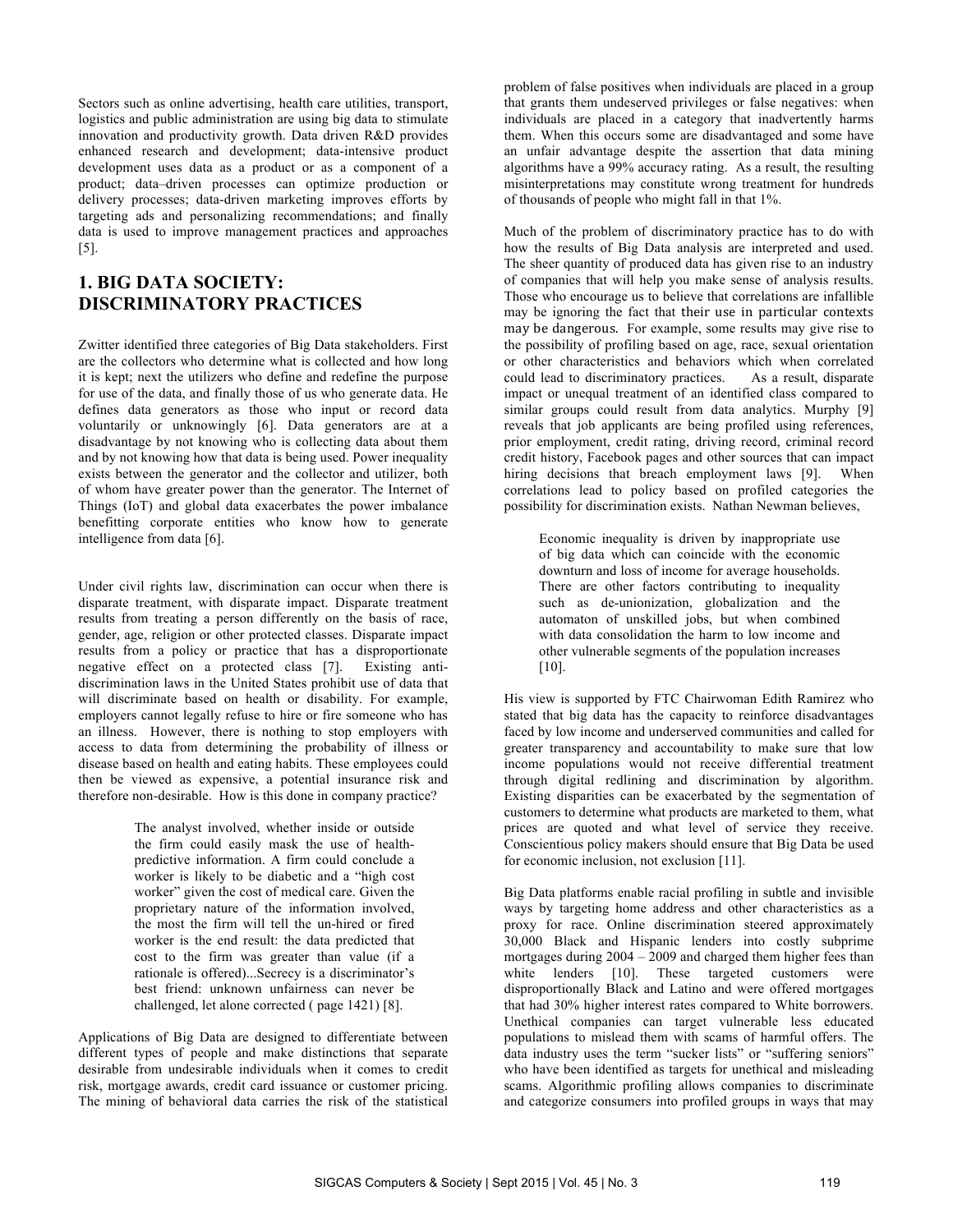harm them with price discrimination and other unwelcome exploitive marketing practices [10]. Major corporations such as Staples, Home Depot and other financial services organizations use user location to display different prices to different customers. Instead of benefitting the low income population with lower prices, they did the reverse charging low income people higher prices and giving higher income people better deals. Credit card companies have similar practices offering different deals based on locations and presumptions about income levels. When retailers obscure prices and discriminate, economic models show that prices are higher than if consumers knew all the prices [10]. Price obfuscation strategies foster economic inequality and harm the least well off.

The asymmetry of power between data mining companies and individuals results in a data imbalance between the data have's (government and large corporations) and have not's. Perfect personalization or profiling can result in policies that discriminate for products and services or pricing of products. Buchta [1] explains that this gives companies the potential to create a perfect bubble for each consumer, presenting him/her with only information that algorithms dictate are of value. A cost benefit analysis falls short on the benefits when the harms are factored into this equation. She calls for greater regulation of the data gathering industry, more transparency, notice and choice for consumers [1]. Pasquale and Citron note (page 1419) that

> Of great concern is the collection and analysis of a critical mass of data. Our lives are starting to become an open book for those powerful or rich enough to score our profiles…Will individuals hesitate to join mental health support groups… will they refrain from joining political groups once they realize their affiliations on social media are a detriment to their careers? [8]

Posts on social network sites, locations from smartphones, sensors in our homes and on our bodies create a "nearly ubiquitous data collection capability that can erode our civil liberties and foster discrimination" [12]. Google searches for people with African-American sounding names were more likely to display ads with the word "arrest" which could lead to unfair and inaccurate perceptions of the person. The Chicago police department mined social networks and found 400 people who a model deemed likely to be involved in violent crime. Innocent people run a greater risk of being profiled by computer algorithms [12].

As our data is collected, interpreted and used without our consent, questions about fairness arise. What actually affects our lives in society? To make this point, Helbing asks the following:

- …How can you be sure you are getting your loan for fair conditions, and do not pay a higher interest rate because someone in your neighborhood defaulted?
- Can you afford to live in a multicultural quarter or should you move to a neighborhood to get a reasonable loan?
- Is there a tariff on your health insurance or do you pay more because your neighbors do not jog?
- Should you drink that extra glass of wine, eat red meat or will your mortgage rate go up?

• Would there be a right way of living or would everyone be discriminated against for some behavior or get rewards for other behaviors? [13]

The answers to these questions are elusive. We do not know how much information is collected about us, how long it is kept and how it is used. At present, users have no control over what is collected about them, and this makes it difficult, therefore, to judge whether we have been victims of discriminatory practices. The consumer Watchdog writes that "…consumers deserve clear understandable standards for use of their information" [14].

#### **2. PRIVACY ISSUES**

The advent of the IoT means that virtually anything connected to the Internet (TV, phone, tablet, refrigerator, camera, and car) provides data in the IoT movement [15]. Baker identified four major shifts in data collection that erode privacy. They are: invasiveness, variety, integration and scope. Government and businesses collect increasing amounts of data irrespective of privacy boundaries. Data sources are expanding as social media and machine data proliferate. Data is gathered for knowledge's sake not just under the guise of better customer service, marketing, or security. With privacy regulation much of the data is de-identified stripped of name and address or other identifying markers. The problem lies in the re-identification which is very easy to perform using mobile device ID and IP addresses. Data gathered with an IP address can predict a zip code which can be used as a proxy for race and income. The concept of personally identifying information such as social security number and credit card numbers is changing now that we can directly identify individuals based on the volume of data they generate. Computer scientists at Carnegie Mellon predicted full nine digit social security numbers for 8.5 % of people born in the US between 1989 and 2003 [16].

Under Fair Information Practice Principles (FIPP) privacy policy, companies must give consumers notice of data they collect, why they collect it and who they will share it with. They are supposed to use the data only for the purposes for which it was collected and not secondary uses. The Center for Democracy and Technology states that privacy laws should empower people to make informed choices about how their data is collected, stored, used, shared and maintained. The Computer & Communications Industry Association recommends a balance between the benefits and concerns of Big Data. It believes the focus should be on harms that occur from misuse and implications from who is using data, under what terms and for what purpose. Public interest groups also call for special protection for sensitive categories such as financial information, health, race, ethnicity, geolocation, age and data collected in the educational context [17].

How do we protect ourselves from the arbitrariness that can result from informational injustice when data is mined inaccurately? One approach is to legislate or establish a government agency with standards and certification procedures or punishments for violation to guard against false conclusions from data mining. Another is to equip individuals with the ability to correct data or run their own scenarios using various algorithms to run simulations in order to see what predictions result. Helbing describes this as a transparent and participatory approach where results can be verified or falsified, enabling trust in the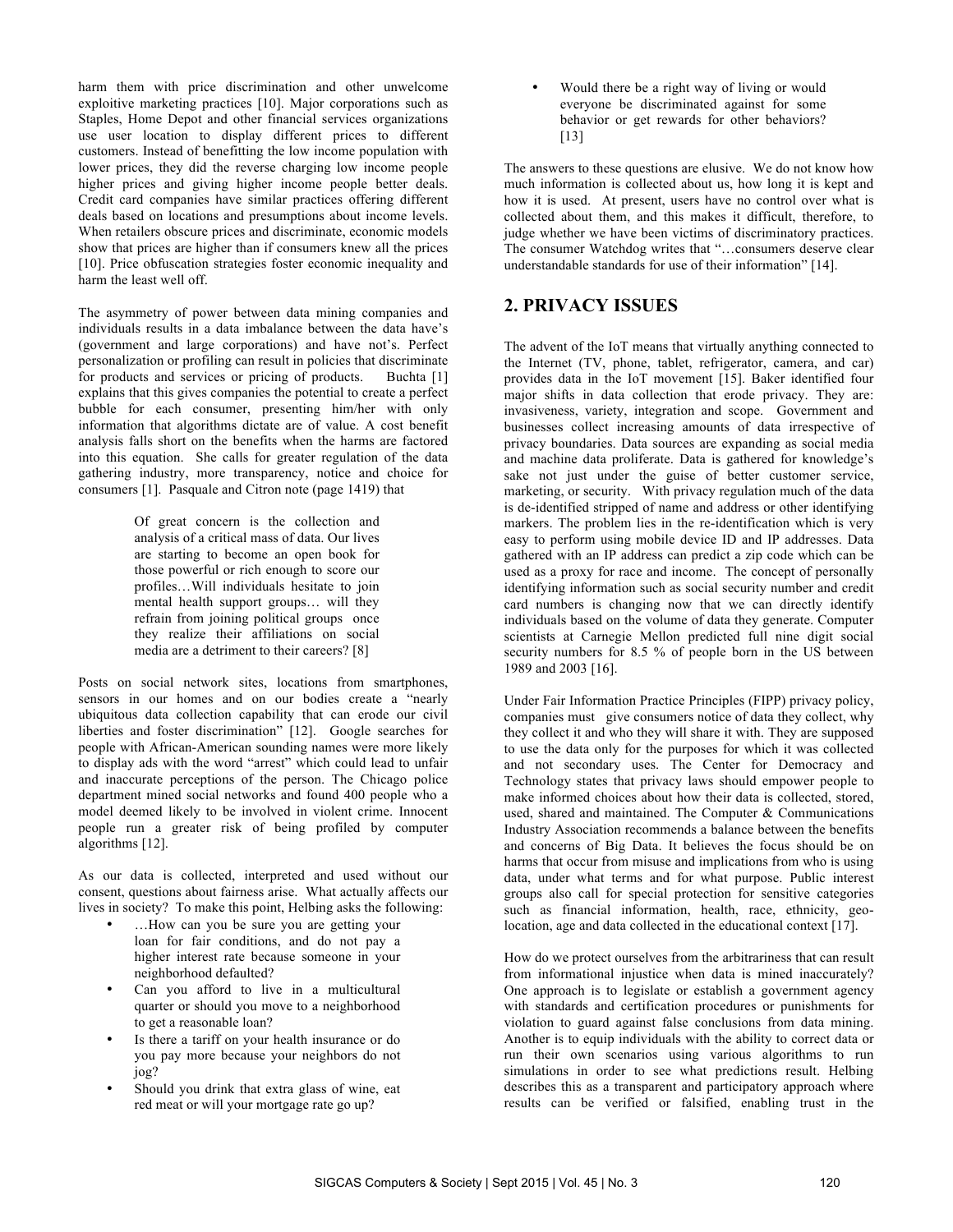algorithms and enhanced quality of healthy data results. Citizens control their data and participate in the value generated by their data. They can comment, correct, and determine what kinds of data are used for what purpose enhancing privacy and selfdetermination [13].

#### **3. WHEN BIG DATA MEETS HUMAN RESOURCES**

The human resource function is responsible for guaranteeing that the organization does not discriminate in employment practices and for making sure that state and federal laws as well as company policies are enforced. Overall however, legal and ethical issues are not widely discussed in the research on HR data mining; however, topics of privacy and equality can be found in the literature. Avoiding discrimination and treating people equitably means avoiding unfair treatment based on membership in a group. Discrimination can be blatant or hidden. Stereotyping is a problem in mining data to make HR decisions when unfair and unequal treatment is based on algorithms assigning classification and segmenting individuals into groups based on data. This often occurs without the knowledge of the owner of the data.

What is the role of data in making human resource decisions and what possible discrimination can result from the use of data when recruiting, selecting and making employment decisions? Anything but raw data may not be free from human bias. Human bias could affect what data is collected, what variables are included, what sources are used, what is mined versus what is ignored, and what questions are prioritized. Cold data could also be polluted and corrupted by ingrained company practices or design of algorithms [15]. How do we make sense of all this data? The new companies, whose sole purpose is to help organizations realize business value from their data, do not usually address the ethical issues.

Human resource departments assemble data on factors such as employee attrition and hiring, compensation and benefits, ethnic, gender, cultural, and nationality distributions. By applying advanced analytical techniques on the data, human resource professionals can get business insight, predict changes, and make informed decisions at operational and strategic levels [18]. Online analytical processing and data mining focus on past performance; predictive analytics forecasts on future behavior in order to guide decisions. Data mining tells us what has happened while predictive analytics advise us on appropriate response action. Key activities such as trends, metrics, and performance indices are portrayed in scorecards and dashboards. Advanced analytics can answer human resource questions such as whether capital investments contribute to business performance, how much human resource activities impact employee performance, or what skills the organization will need to meet future opportunities [18].

Big Data has entered the field of human resource management where analysis of the data guides the hiring, promotion and career planning functions in a new field called "work-force science". This is done through the analysis of email, instant messaging, phone calls, written code and mouse clicks, mined to determine how people work and, who they are connected to in their social network. Personality based assessments and other tools and tests used in selection and hiring decisions can be

aggregated to determine worker communication patterns, style, and results. The proponents of work-force science predict that it will lead to efficiency and innovation within companies that traditionally rely on gut feel, interviews and reference checking to make hiring decisions. They believe that the revolution in measurement resulting from Big Data will change organizational and personnel economics. They predict that work-force science will "be applied across the spectrum of jobs and professions, building profits, productivity, innovation and worker satisfaction" [19]. However, worker surveillance raises many questions of employee privacy, ownership of data and the use and interpretation of that data. One ethical problem is that usually there is no informed consent about collection and use of this data even though it is being used to make important career decisions that impact worker livelihood.

In order to search for top talent, human resources go to analytics firms that assess talent and provide scores of a candidate in various fields. For example, a candidate's online contributions can be tracked by Remarkable Hire that provides a hiring score or Talent Bin and Guild that provides lists of potential applicants based on online data [20]. HR departments are using computer games and tests to measure emotional intelligence, memory, creativity, knowledge and cognition and employees' willingness to take risks. Companies like Google who previously used SAT's and GPA scores found that these did not correlate to success at Google [19]. They are now using additional metrics. For example, for a programming job, recruiters looked at how well the person codes; is the code reusable and is it respected among other programmers? Companies are now mainly using workforce science in call centers to analyze hourly workers in order to reduce attrition rates which are common at 100%. In these types of settings the improvement opportunity and cost savings is great. With the cost of hiring averaging \$1500 per hire, a company found it could hire 800 instead of 1000 people and still had 500 workers on the job 3 months later. It claimed better customer service and less worker-churn [19].

#### **3.1. Dangers of Big Data in Human Resources**

In the area of training and development, Big Data can be used to benefit companies in areas such as: the identification of who might leave the organization; retention of top talent; the ability to identify top potentials for succession planning; the ability to assess what drives performance. Based on these metrics, they can adjust their management style. However, a simple misuse or mistake regarding reward or promotion based on an algorithm can have serious negative consequences for the organization as well as the employees if data is mishandled.

Race, gender, ethnicity, age and other discriminatory hiring practices have plagued HR in the past. Proponents of Big Data analytics advise that the crunching of thousands of bits of data may help to eliminate bias by offering 300 variables giving us a more robust portrait of the candidate. Because of the volume of available data, traditional screens like college attended, recommendations from fellow employees or previous employers can be combined with new screens such as "the sites where a person hangs out, the types of language used to describe technology, and self-reported skills on LinkedIn, projects worked on [19]. Some recruiters are using communication styles as a significant metric: What is the person's communication pattern?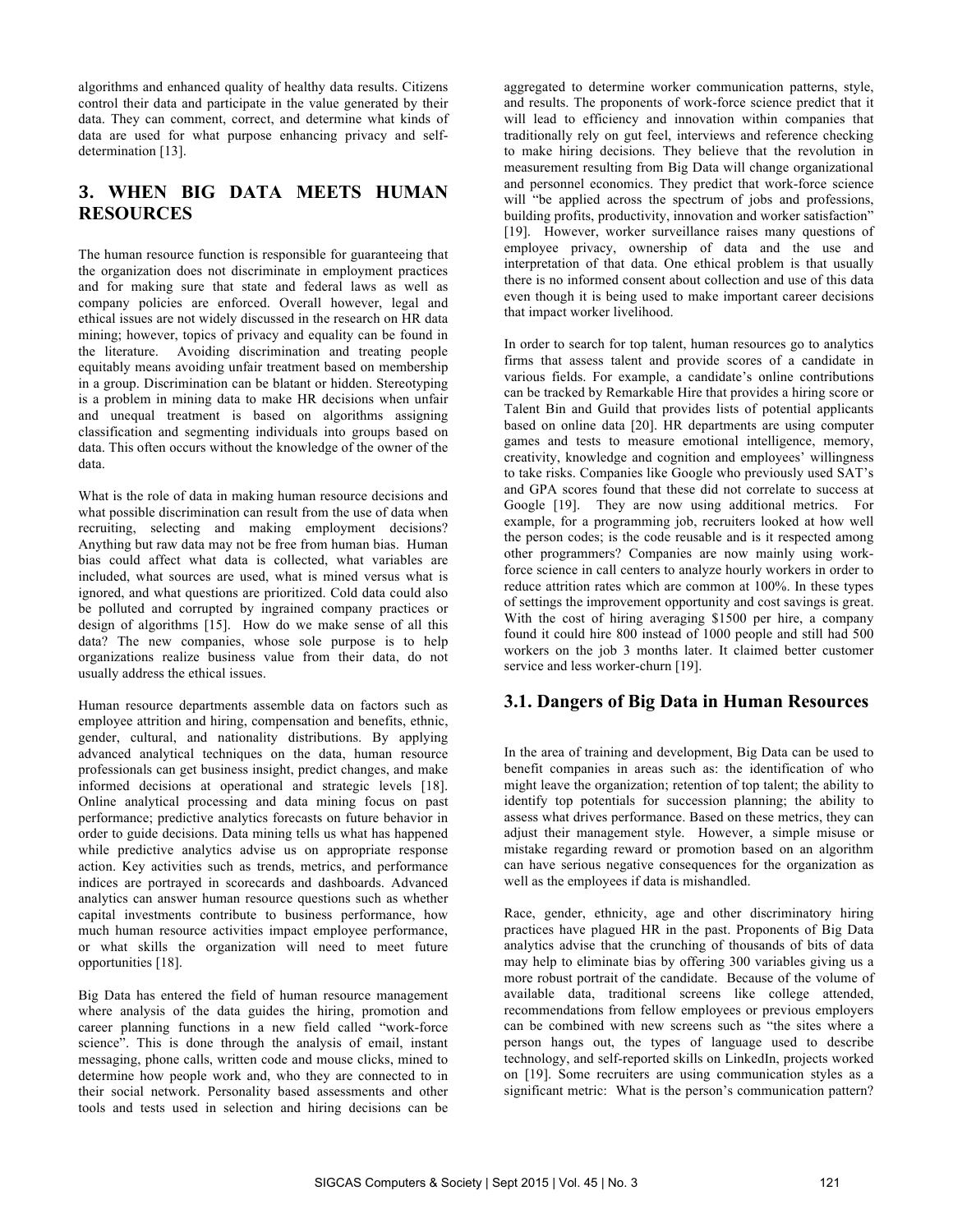How does he/she present on social media sites, and how does he/she communicate ideas?

We are not sure that this is all good news. The recruiters who use social media sites for data can gain disturbing insights from nonwork related sites. For example, a student of ours was denied an internship based on old high school photos posted on Facebook that he had neglected to remove. The practice of using nontraditional screens in HR has resulted in law suits from victims who feel they were denied an opportunity and discriminated against in the employment process. There are some protections in U.S. law to protect potential job candidates: the Human rights Act 1998 provides a respect for private and family life; the Data protection Act 1998 states that data holders not have excessive information nor process it unfairly; the Civil Rights Act of 1964 and 1991 protects discrimination by gender, race, national origin, sexual orientation; the Age Discrimination in Employment Act (ADEA) protects against age discrimination and the Americans with Disabilities Act (ADA) against unfair treatment because of disability.

Besides the existing laws, how can we insure ethical use of Big Data in HR practices involving employment decisions? Kettleborough recommends four considerations. First, quality and accuracy must be assured when making life changing decisions about employees and candidates. Second, there must be enough data to make informed decisions and understand probability, sample size and statistical significance. Third, there must be caution about correlation and causation conclusions, i.e., two items that correlate do not necessarily cause each other. Finally, privacy and anonymity must be safe guarded so that personal data is not used against individuals. Also for internally administered surveys on employee satisfaction and culture, we must guard against using demographic information to identify individuals in a way that might turn honest data into dangerous data [21].

Peoplefluent produced a white paper outlining how HR departments can unlock data's value and be more proactive in preparing their organizations for the era of Big Data. Because of the large number of sources, data integration can be a problem. Those companies who have found effective ways to integrate their data have shown more success [22]. Human Resources can jumpstart data mining efforts and be a role model for other functions in an organization. They recommend using a role-based approach to analyzing people data based on functional roles in HR using the following six roles: compensation manager, chief learning officer, line of business manager, and VP HR/ head of talent management [23]. Compensation managers analyze reward schemes and compensation programs in order to ensure accuracy, fairness and visibility to employees. Learning officers look at training needs and data to ensure that employees have the right tools and raining at the right intervals to perform their jobs. The recruitment function looks at identifying optimal internal and external candidates to accelerate the hiring process. The procurement officer projects contingent workforce needs and look at staffing requirements and sourcing resources. Business managers are concerned with managing performance against company goals. The head of HR and talent management is responsible for data from all functional areas to determine if HR is hitting goals and contributing to organizational success. Using predictive analysis to assess historical data and influence future outcomes can enable HR to drive results strategically and be proactive partners in the business as long as they take measures to avoid discriminatory practices.

#### **4. USING BIG DATA WITH HUMILITY AND HUMANITY**

In May, 2014 the White House issued a report recommending government limits on how companies make use of information they gather from online customers. The report makes six policy recommendations including a national data breach law that requires disclosure when personal credit card data is exposed and defines customer rights regarding how their data is used. This protection extends to non-citizens of the US and to students regarding educational data [24]. An important aspect of the report is the acknowledgement that data misuse can be discriminatory. Misuse of data has " The potential to eclipse longstanding civil rights to protections on how personal information is used in housing, credit, employment, health, education and the marketplace" [24]. Assessing human values and recognizing the limitations of Big Data are critical for its ethical use.

Mayer-Schonberger and Cukier [4] predict that the effect on individuals may be the most harmful aspect of our future reliance on Big Data. They caution us that individual expertise matters less in a world where probability and correlation are paramount. "The danger to us as individuals shifts from privacy to probability. This leads to an ethical consideration of the role of free will versus the dictatorship of data. We will need new rules to safeguard the sanctity of the individual" (page 17). The authors warn that the demarcation between measurement and manipulation is blurred by the vast amount of data collected, and by our inability to conceptualize just what constitutes Big Data or how it is being used. Technology has reached a point where vast amounts of information can be captured and recorded cheaply. Data can be collected passively, and because the cost of storage has fallen, it is easier to justify keeping this data. Over the past half century the cost of digital storage has roughly been reduced by half every two years while storage density has increased 50 million fold [4].

In order to combat the dominance of Big Data gathering companies, consumers need more control of their data and possible government interventions to protect them. Strategies used in the past to protect consumers such as notice and consent, opting out, and anonymization are no longer effective based on the volume of data available. Users are easily identified and advertisers can fingerprint Web browser according to their skills. Individuals can be re-identified from anonymous data using zip code, birth date and gender to an 87.1% accuracy [9].

These problems can also be addressed by empowering individuals with access to their data and allowing them to analyze their own data and make conclusions from it. This sharing the wealth strategy can address Big Data privacy concerns by empowering consumers and represents a shift in the business model from organizations owning data to individual control. Consumers become free and independent actors in the marketplace, telling vendors what they want; how they want it, when and at what price [25]. This consumer centric model gives individuals control over management and use of their data, selective disclosure of selective data, control over purpose and duration of use, and correlations permitted by the individual not the end user. It also provides for a high level of security, data portability and accountability and enforcement. The question remains whether we can address challenges of this new business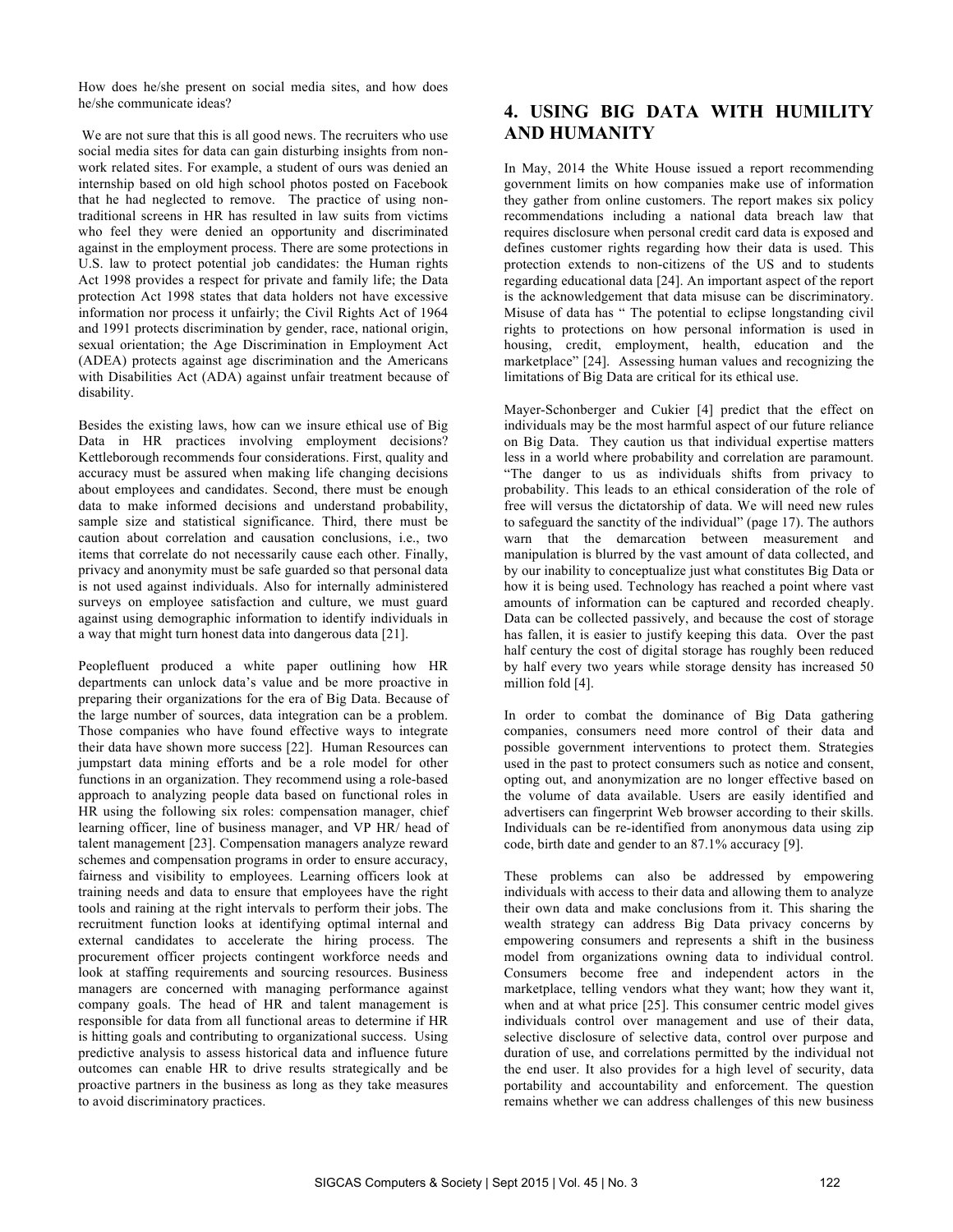model such as technical feasibility, intellectual property rights, and business incentives to switch to a new paradigm [25].

One strategy was tried by Acxiom, the largest data broker, in 2013. Acxiom let people see what information it had about them in a Web site AboutTheData.com. When accessed, the site revealed core data Acxiom had amassed in an effort toward transparency by data brokers. Critics claim that Acxiom revealed selective facts only and not the analysis the company markets to clients such as categories like "potential inheritor," "adult with senior parent," and "diabetic focus" [25].

Another strategy to introduce humility and humanity into the equation is to ensure algorithmic accountability by having closer human scrutiny of the results of algorithms used to make life changing decisions. Big Data is supposed to bring greater economic opportunity and convenience to all people not just a preferred few. With human oversight adding "machine-to-man" translation of results, data equality will become a reality. It will give context to analytic results. Predictive recommendations can be reviewed and overruled in essence giving human veto power over the result. Critics of data science may object to human intervention, yet this introduces an element of protection for the individual (page A4) [26].

> In a sense a math model is the equivalent of a metaphor, a descriptive simplification. It usefully distills, but it also somewhat distorts. So at times, a human helper can provide that dose of nuanced data that escapes the algorithmic automation. Often the two can be better than the algorithm alone [26].

Gary King, Director of Harvard's Institute for Qualitative Social science recommends that the creators of the algorithms make adjustments in the design of the calculations to favor the individual in order to reduce the risk of getting a wrong result. It will also improve trust in predictive results if the process were more transparent (page A3).

> The key that will make it work and make it acceptable to society is storytelling. Not so much literal storytelling, but an understandable audit trail that explains how an automated decision was made. How does it relate to us? How much of this decision is the machine and how much is human? [26]

In sharp contrast to Big Data is Open Data which is accessible to everyone. Gurin defines Open Data as available to people, companies, and organizations that can be used to make data driven decisions and solve complex problems. The Open data model includes over 500 companies across business sectors that provide platforms to make government data easier to find and access [26]. Open Data is currently being used in legal services including patent data and competitive intelligence; education including data on value of institutions; energy efficiency; precision agriculture; health care transformation; housing and real estate and transportation analysis. The Open Data 500 study includes companies that earn revenue from a variety of business models serving diverse customers. As the amount of federal, state and local data increases the business opportunities will expand

for data that is accessible to everyone. The goal of Open Data is to make all government data open unless privacy or security dictates otherwise [27].

#### **CONCLUSION**

Organizations that use Big Data analytics should practice it with customer privacy and integrity of data in mind, and guarantee legal and ethical applications through their policies and procedures on the use of data.

In the eSociety where everything has a score, predictive algorithms determine who has value and will receive critical life changing opportunities determined by score. Without fair and accurate scoring systems data can be biased and arbitrarily assign individuals to a stigmatizing group that affects their opportunities. Advances in artificial intelligence are missing the human element,, and we believe that human values are needed as oversight in the design and execution of scoring systems. We need to consider the consequences when we rely solely on scoring machines to make decisions that may not be fair or just.

Citron studied the scored society using credit score as a case study and found three basic problems with credit scores: opacity or lack of transparency, arbitrary results and disparate impact on women and minorities. Consumers do not know why or how their credit scores change. Different credit bureaus have vastly different scores for the same individual and punish cardholders for paying bills. Biases are embedded in the code and defined parameters of data mining. For example certain occupations can get a low score like service jobs which are held by minorities. Although discrimination was not intended, and may be unintentional, it is discrimination none the less. Credit scores have a negative disparate impact on disadvantaged groups – women and minorities as recent settlements by Allstate typify where five million African-American and Hispanic customers were discriminated against in the denial of insurance based on credit score [28].

Citron recommends regulatory oversight of scoring systems to include: gathering of data into scores, calculating gathered data into scores, disseminating scores to decision makers, and employers and others use of scores in making decisions. Ideally calculations would be public and processes transparent, inspected for fairness and accuracy. Individuals deserve to know how they are rated and who is getting the data. Licensing and audit requirements for sensitive areas that impact employment, insurance or heath care are needed to avoid arbitrariness by algorithm [28]. To this end the FTC addressed the following concerns about predictive algorithms: How are companies using scores? Are they accurate? Can consumers benefit from available scores? How is privacy ensured? Patterns and correlations about race, nationality, sexual orientation and gender that are already covered by discrimination law deserve added scrutiny

FTC Chairwoman Ramirez stated that decisions by algorithm require

> transparency, meaningful oversight and procedures to remediate decisions that adversely affect individuals who have been wrongly categorized by correlation. Companies must be sure that they are not using big data algorithms that are accidently classifying people based on categories that society has decided by law or ethics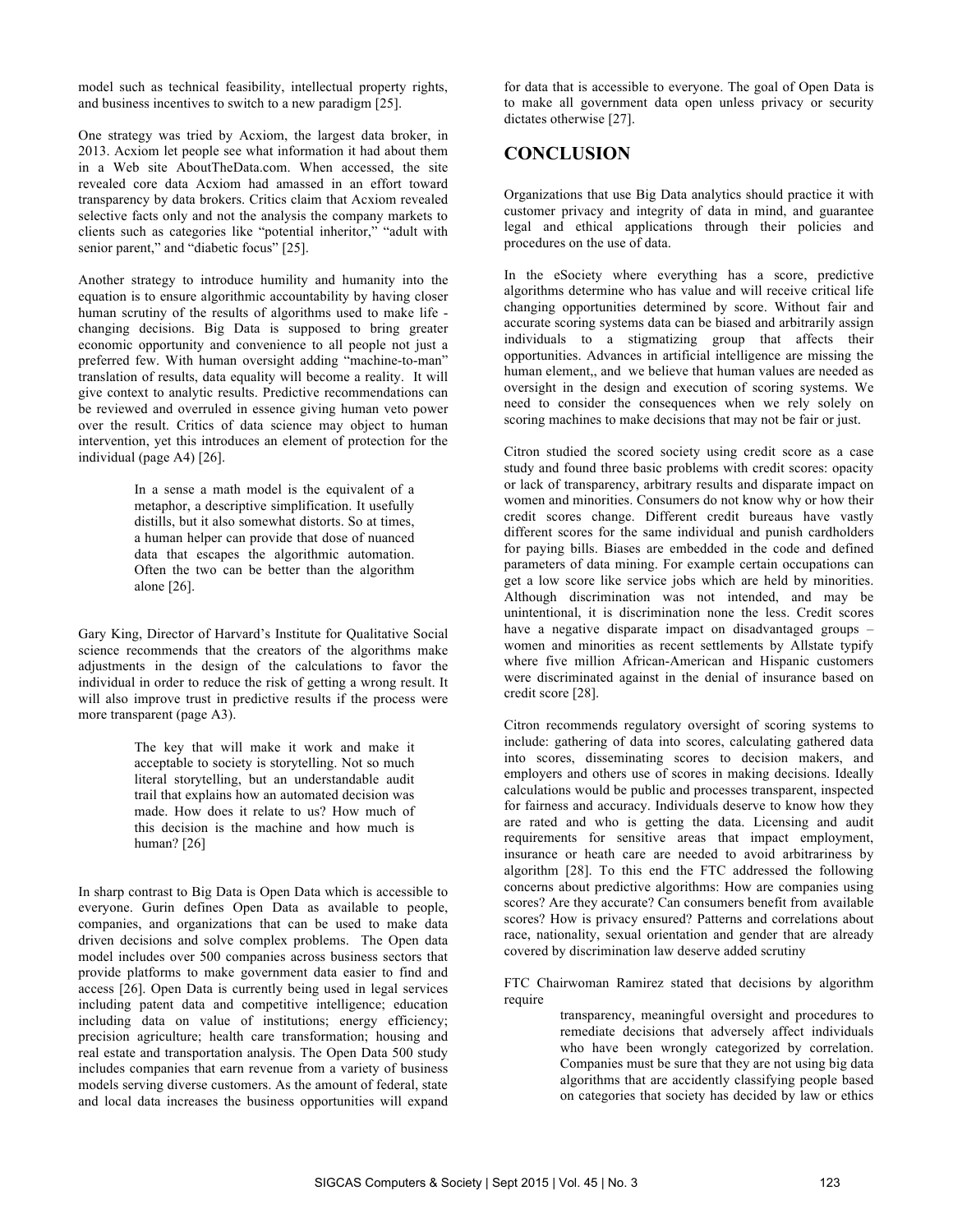not to use such as race, ethnic background, gender and sexual orientation [28].

As we utilize insights gained from Big Data analytics we need to recognize that results have a scope limited by context. Much of the data we generate is collected without a question in mind although it is being used to make predictions about us. Although correlations can be very useful, when it comes to interpreting them and making decisions, we are not willing to give over final decisions affecting individuals in society to a machine alone.

We need to recognize the perils of Big Data when decisions are made about disadvantaged and protected classes. We need to guard against data that reinforces gaps between the rich and poor, haves and have not's and that suppress already disadvantaged people and benefit the wealthy and privileged. We cannot succumb to the powerful allure of data only as precise and reliable, when it can also be unjust and unfair, constraining opportunities for the disadvantaged and perpetuating discrimination. The exponential growth of data has the capacity to bring great value to society but can challenge the ethical and legal systems if the rights of individuals are violated in the process of bringing added value to business.

#### **REFERENCES**

[1] Buchta, Heather (2014) How Did Data Get to Be So Big? Inside Counsel. Breaking News. November 25, http://www.insidecounsel.com/2014/11/25/how-did-data-get-tobe-so-big Accessed 6/1/15.

[2]MIT Technology Review (2013),

http://www.technologyreview.com/view/519851/the-big-dataconundrum-how-to-define-it/ , Accessed October, 3, 2013.

[3]McGuire,T., Manyika, J. and Chui, M. (2012)"Why Big Data is the New Competitive Advantage". Ivey Business Journal, Jul/Aug, Vol.76 Issue 4, pp. 1-4.

[4]Mayer-Schonberger, V. and Cukier, K. Big Data: A revolution that will transform how we live,work, and think. (2013) Houghton Mifflin Harcourt, Boston, NY.

[5]OECD Digital Economy Papers 222 (2013) Exploring Data-Driven Innovation as a New Sources of Growth: Mapping the Policy Issues Raised by Big Data, April.

[6]Zwitter, Andrej (2014) Big Data Ethics. Big Data & Society July – December, 2014:  $1 - 6$ .

[7]Yu, Persis, McLaughlin,Jillian and Levy, Marina. (2014) Big Data: A big Disappointment for Scoring Consumer Credit Risk. National Consumer Law Center March 2014.

[8]Pasquale, Frank and Citron, Danielee Keats (2014) Promoting Innovation While Preventing Discrimination: Policy Goals for the Scored Society . Washington Law Review 89:1413.

[9]Murphy, Michael and Barton, Jophn. (2014) From a Sea of Data to Actionable Insights: Big Data and What it Means for Lawyers. Intellectual property & Technology Law Journal March, 26.3: 8 – 17.

[10]Newman, Nathan. (2014) How Big Data Enables Economic Harm to Consumers, Especially Low Income and Other Vulnerable Sectors of the Population. Journal of Internet law December, 18.6: 11 – 23.

[11]Curran, John (2014) FTC Chief Sounds Note of Caution on Development of Big Data. Cybersecurity Policy Report, September.

[12]Dwoskin, Elizabeth (2014) White House Takes Aim at Big Data Discrimination; Report recommends More Privacy laws. Wall Street Journal ( Online ) . May 1, 2014.

[13] Helbing, Dirk. (2014) Big Data Society: Age of Reputation or Age of Discrimination? http://papers.ssrn.com/sol3/papers.cfm?abstract\_id=2501356 Accessed May 1, 2014.

[14]Wireless News (2014) Consumer Watchdog Supports 6 Policy Recommendations in White House Big Data Report. May 7.

[15]Baker, Pam. (2015) Data Divination: Big Data Strategies. Cengage Learning PTR, Boston, MA

[16]Lohr, Steve (2015) Maintaining A Human Touch As the Algorithms Get to Work. New York Times, April 7, p. A3

[17]Hammond, Brian. (2014) Industry Groups Stress Need to Protect Innovation in Big Data privacy Effort. Telecommunications Reports, Sept 1,2014 80.17: 29 -32

[18] Kapoor, Bhushan. (2011), Impact of Globilization on Human Resource Management. Journal of International Management Studies  $6.1$  (Feb) :  $1 - 8$ .

[19]Lohr, S. (2013). Big Data, Trying to Build Better Workers. New York Times, April 21, p. 5.

[20]Zarsky, Tal Z. ( 2014) Understanding Discrimination in the Scored Society, Washington Law Review, 89:1375.

[21]Kettleborough, Jonathan. (2014), Big Data. Training Journal. June. 14 – 19.

[22] Grossman, K (2014) "System-integration drives talent acquisition". http://www.peoplefluent.com/blog/hr-systemintegration-drives-talent-acquisition, Accessed June 12, 2015.

[23]www.peoplefluent.com (2014) Make Your HR Data Actionable Now! Unlock the Value Trapped in Your Company's Data by using Role - Based Analytics. A Peoplefluent White Paper. Accessed May 14, 2014.

[24]Sanger, D. and Lohr, S. (2014). Call for Limits on Web Data of Customers. NYT May 2, 2014. P. A1 and B6.